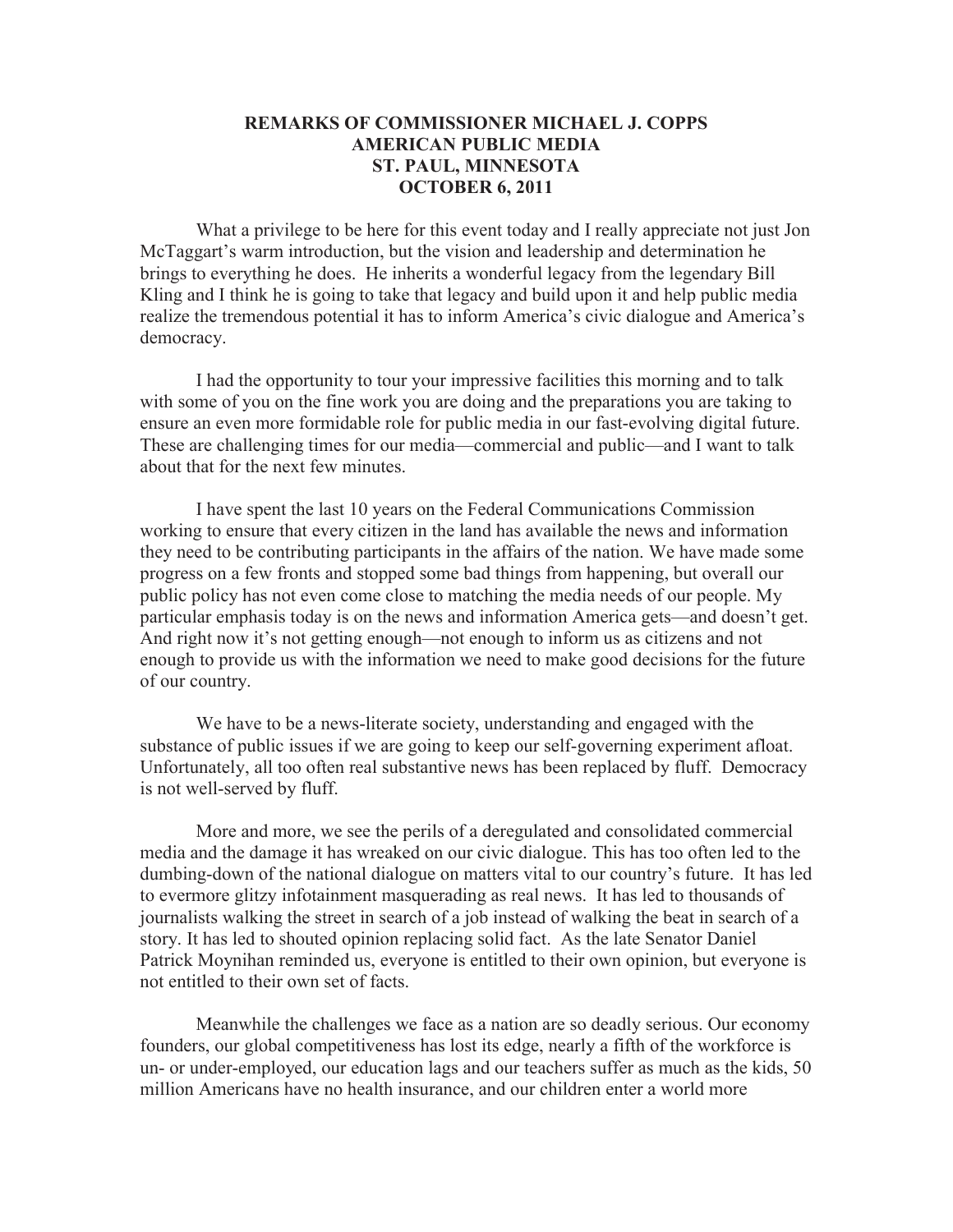challenging than the one where you and I grew up. If we don't have a media that can dig for facts, cover all these beats, separate fact from opinion, and hold the powerful accountable, then tell me please how in the world are we going to meet and master these challenges? How are we going to overcome? To me, getting our journalism and our media right is Step Number One in getting our democracy right.

And that is why public media is such an important piece of the puzzle. Because the work that is being done here at American Public Media reaching 16 million listeners every single week truly serves the public interest. The Information Needs of Communities Report released by the FCC staff over the summer identified enormous gaps that exist in our media environment, primarily the fact that there is a serious dearth of local accountability journalism. The Report identified public media and non-profit entities as important players to fill the gaps, but we need to do more to make sure that you have the resources necessary to take on this Herculean task. Yes, there were recommendations in the report addressing the underwriting issues that currently are less than clear and potentially limit funds. In addition some other recommendations were put forward to find ways to support a better model to foster sustainability. And these are important. But what was missing in my opinion was the bold outline of what is truly necessary if public media and nonprofit media are going to fill these tremendous gaps where commercial media has come up short.

So I was disappointed that the Report didn't put forward a more robust set of recommendations for action—particularly actions the Commission itself could take under the authority it already has. That's where the Report fell down. It was kind of like a doctor identifying a patient's symptoms—but then prescribing no medicine. And there are plenty of worrisome symptoms that the report does a good job of illuminating. For instance, one-third of local broadcast TV stations do little to no news. Or this: As an often-accepted practice, institutions pay stations for favorable coverage, including a hospital that paid a TV broadcaster \$100,000 for some positive stories. And the revelation that was no surprise to anyone working on media reform: the FCC does practically zero enforcement of broadcaster licenses during the renewal process. The last time we took away a license was more than 30 years ago.

Well, here's one ill the Commission could fix right now: instead of the current FCC rubberstamp license renewal process, wherein every eight years a broadcaster sends in his application and we grant it without doing any serious review about the station's public service performance, how about a policy that demands licensees to renew every three years and we take a good, hard look at the licensees' records and match them up with some guidelines to demonstrate they are providing your communities with real local news and information, that they are reflecting the diversity of all your media market's citizens, that they are open to the expression of diverse viewpoints, and that they are actually talking with people in their communities of service about the programs people would like to see and hear and the issues that are important to them? Is that asking too much? I don't think so. And, if we find that a station is not serving its community of license in a significant way, then let's take that license and give it to someone who will.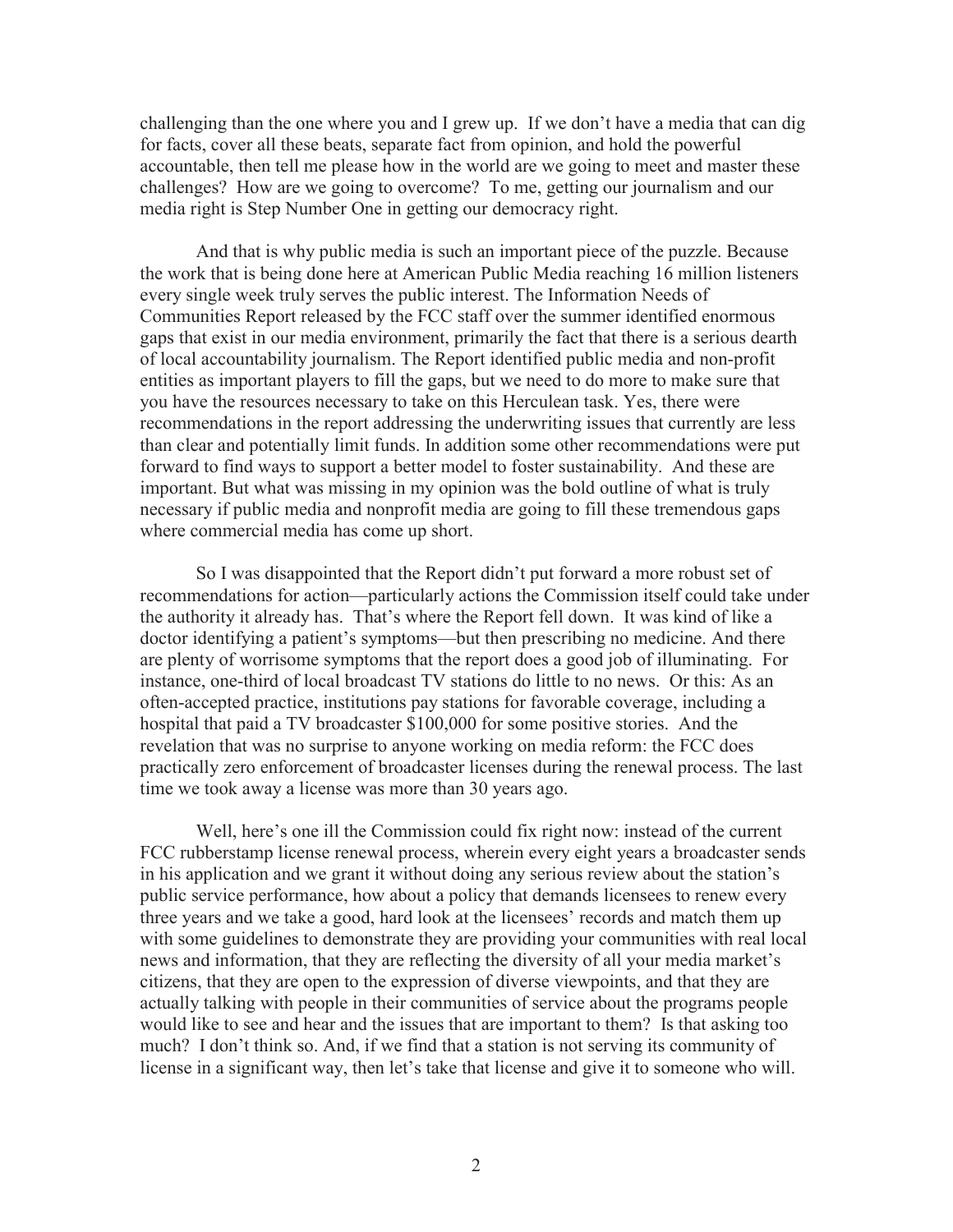With that kind of approach, I don't think it would take very long for the word to go forth that the FCC is back in the business of enforcing the public interest.

Here's another action we could take—say "No" to some of these mega-media mergers that have done so much to eviscerate localism by allowing a few media moguls to gobble up more and more of our broadcast outlets. In mega media, the bottom line often trumps the public interest.

These kinds of actions would go a long way in bringing the public interest back into the fold. Until we take those steps, we continue to do a disservice to the American people and we neglect our statutory obligation to provide a media that fosters localism, diversity and competition.

But what of new media?, you ask. While the future holds tremendous digital promise, and while we see amazing entrepreneurship and innovation and creativity online, the promise is far from fulfilled. Nothing is guaranteed and, being brutally frank about it, what has been lost in traditional media is not yet being filled in by new media. Not by a long shot. And realize this: the overwhelming bulk of the news we get—well over 90 per cent—continues to originate from newspaper and broadcast journalism. The problem is: there is so much less of it.

So we really need to be thinking about how best to inform our citizenry in the digital age. In the same way that Washington, Jefferson, and Madison attended to the information infrastructure of their time, we must tend to ours. They knew they were embarked on a risky experiment—preserving the fragile young republic they had fought so hard for and finally won. Our Founding Fathers knew how important the spread of information was to the success of their experiment. They wrote a First Amendment to ensure that the American people would be informed. They built postal roads and subsidized the costs of distributing newspapers so that citizens everywhere in the land would have the news and information they needed in order to make good decisions for the future of their young nation. They built the information infrastructure of early America. Now we are called upon to do that again—to provide ourselves with the infrastructure and the tools we need to sustain self-government and to safeguard and prosper our nation. We need to be information infrastructure builders just like the Founders were information infrastructure builders. New tools and new technologies, to be sure—but the same enduring democratic challenge across the years.

I am intrigued by the idea echoed just this week at our FCC Phoenix hearing by Laura Walker of WNYC and by my esteemed friend Susan Crawford to allow for a spectrum set aside for the digital needs of public media. There may be real promise in this idea and one that resembles the foresight this country had in 1967 to reserve airwaves for public broadcasting. But you need to act fast. There is momentum right now to sell as much spectrum as feasible to commercial wireless carriers. Wireless needs more spectrum, no doubt about it. But the people need more news, information, diversity and cultural programming too, so let's not be too quick to generalize about who gets what and who gives up what. Let's be sure we don't risk the long-term benefits of true public